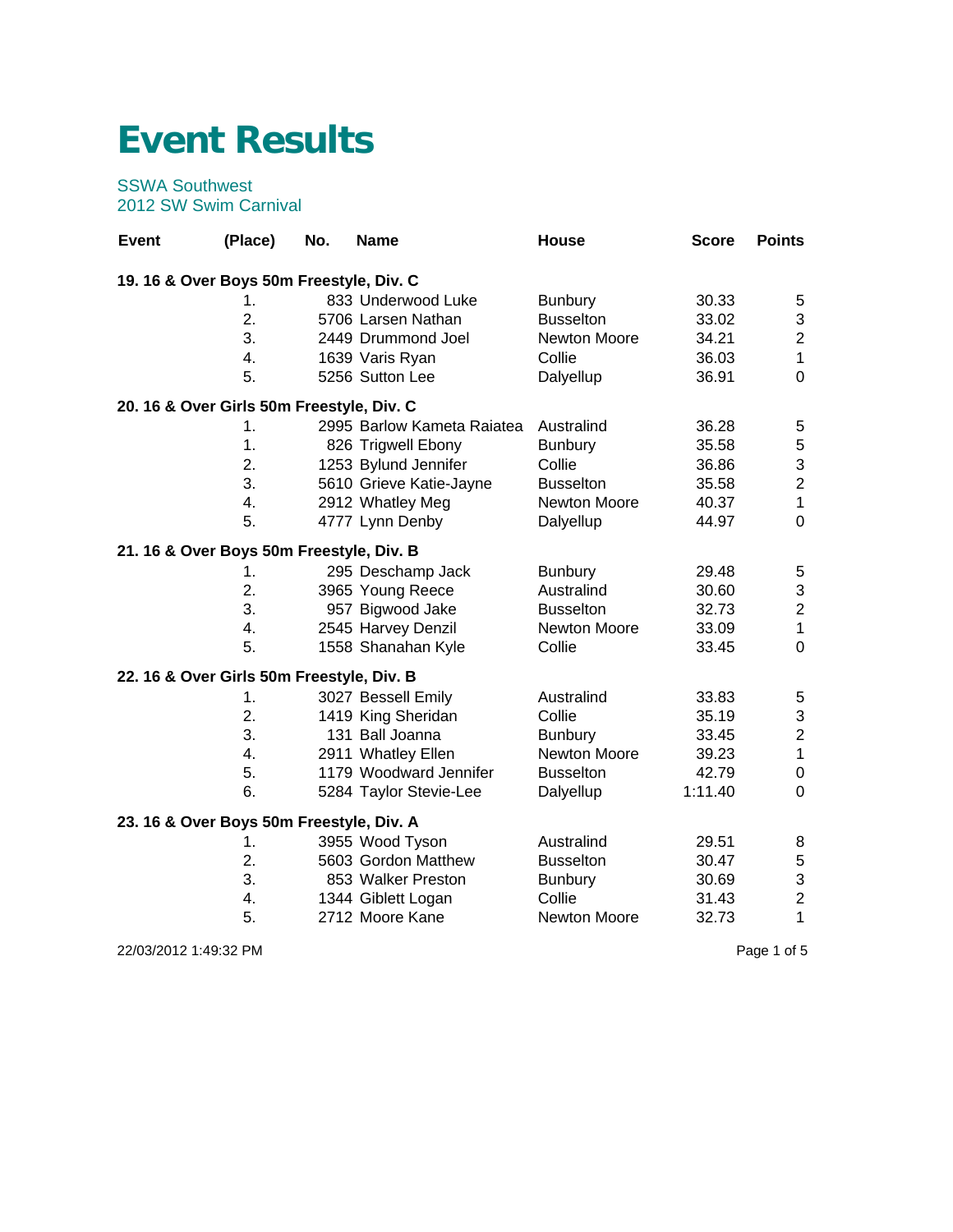| <b>Event</b> | (Place)                                     | No. | <b>Name</b>                                 | <b>House</b>        | <b>Score</b> | <b>Points</b>             |
|--------------|---------------------------------------------|-----|---------------------------------------------|---------------------|--------------|---------------------------|
|              | 24. 16 & Over Girls 50m Freestyle, Div. A   |     |                                             |                     |              |                           |
|              | 1.                                          |     | 3366 Holloway Ellie                         | Australind          | 30.94        | 8                         |
|              | 2.                                          |     | 1431 Latham Tiffany                         | Collie              | 33.27        | $\mathbf 5$               |
|              | 3.                                          |     | 598 Mountford Amy                           | <b>Bunbury</b>      | 35.91        | 3                         |
|              | 4.                                          |     | 2815 Sheedy Jordan                          | Newton Moore        | 38.60        | $\overline{2}$            |
|              | 5.                                          |     | 1099 Taylor Karly                           | <b>Busselton</b>    | 41.95        | $\mathbf{1}$              |
|              | 31. 16 & Over Boys 50m Butterfly, Div. A    |     |                                             |                     |              |                           |
|              | 1.                                          |     | 3965 Young Reece                            | Australind          | 34.60        | 8                         |
|              | 2.                                          |     | 853 Walker Preston                          | <b>Bunbury</b>      | 38.00        | $\mathbf 5$               |
|              | 3.                                          |     | 1641 Vickers Alex                           | Collie              | 43.62        | 3                         |
|              | 4.                                          |     | 5603 Gordon Matthew                         | <b>Busselton</b>    | 45.15        | $\overline{c}$            |
|              | 5.                                          |     | 2712 Moore Kane                             | <b>Newton Moore</b> | 49.43        | 1                         |
|              | 32. 16 & Over Girls 50m Butterfly, Div. A   |     |                                             |                     |              |                           |
|              | 1.                                          |     | 3366 Holloway Ellie                         | Australind          | 34.12        | 8                         |
|              | 2.                                          |     | 1431 Latham Tiffany                         | Collie              | 40.42        | $\sqrt{5}$                |
|              | 3.                                          |     | 598 Mountford Amy                           | <b>Bunbury</b>      | 42.98        | 3                         |
|              | 33. 16 & Over Boys 100m Backstroke, Div. A  |     |                                             |                     |              |                           |
|              | 1.                                          |     | 3955 Wood Tyson                             | Australind          | 1:16.27      | 8                         |
|              | 2.                                          |     | 295 Deschamp Jack                           | <b>Bunbury</b>      | 1:31.21      | 5                         |
|              | 3.                                          |     | 6503 Vickers Jarrod                         | Collie              | 1:33.90      | $\mathsf 3$               |
|              | $\overline{4}$ .                            |     | 2545 Harvey Denzil                          | <b>Newton Moore</b> | 1:40.47      | $\overline{2}$            |
|              | 34. 16 & Over Girls 100m Backstroke, Div. A |     |                                             |                     |              |                           |
|              | 1.                                          |     | 3366 Holloway Ellie                         | Australind          | 1:19.93      | 8                         |
|              | 2.                                          |     | 6504 Swan Caitlin                           | Collie              | 1:27.12      | $\mathbf 5$               |
|              | 3.                                          |     | 227 Carlson Maddison                        | <b>Bunbury</b>      | 1:44.60      | $\ensuremath{\mathsf{3}}$ |
|              | $\overline{4}$ .                            |     | 2912 Whatley Meg                            | Newton Moore        | 1:46.87      | $\overline{2}$            |
|              |                                             |     | 47. 16 & Over Boys 50m Breaststroke, Div. B |                     |              |                           |
|              | 1.                                          |     | 295 Deschamp Jack                           | <b>Bunbury</b>      | 39.39        | 5                         |
|              | 2.                                          |     | 2381 Canzirri Brendon                       | Newton Moore        | 44.21        | $\mathfrak{S}$            |
|              | 3.                                          |     | 3965 Young Reece                            | Australind          | 45.53        | $\overline{2}$            |
|              | 4.                                          |     | 5706 Larsen Nathan                          | <b>Busselton</b>    | 45.81        | $\mathbf{1}$              |
|              | 5.                                          |     | 1641 Vickers Alex                           | Collie              | 46.34        | $\overline{0}$            |

22/03/2012 1:49:32 PM Page 2 of 5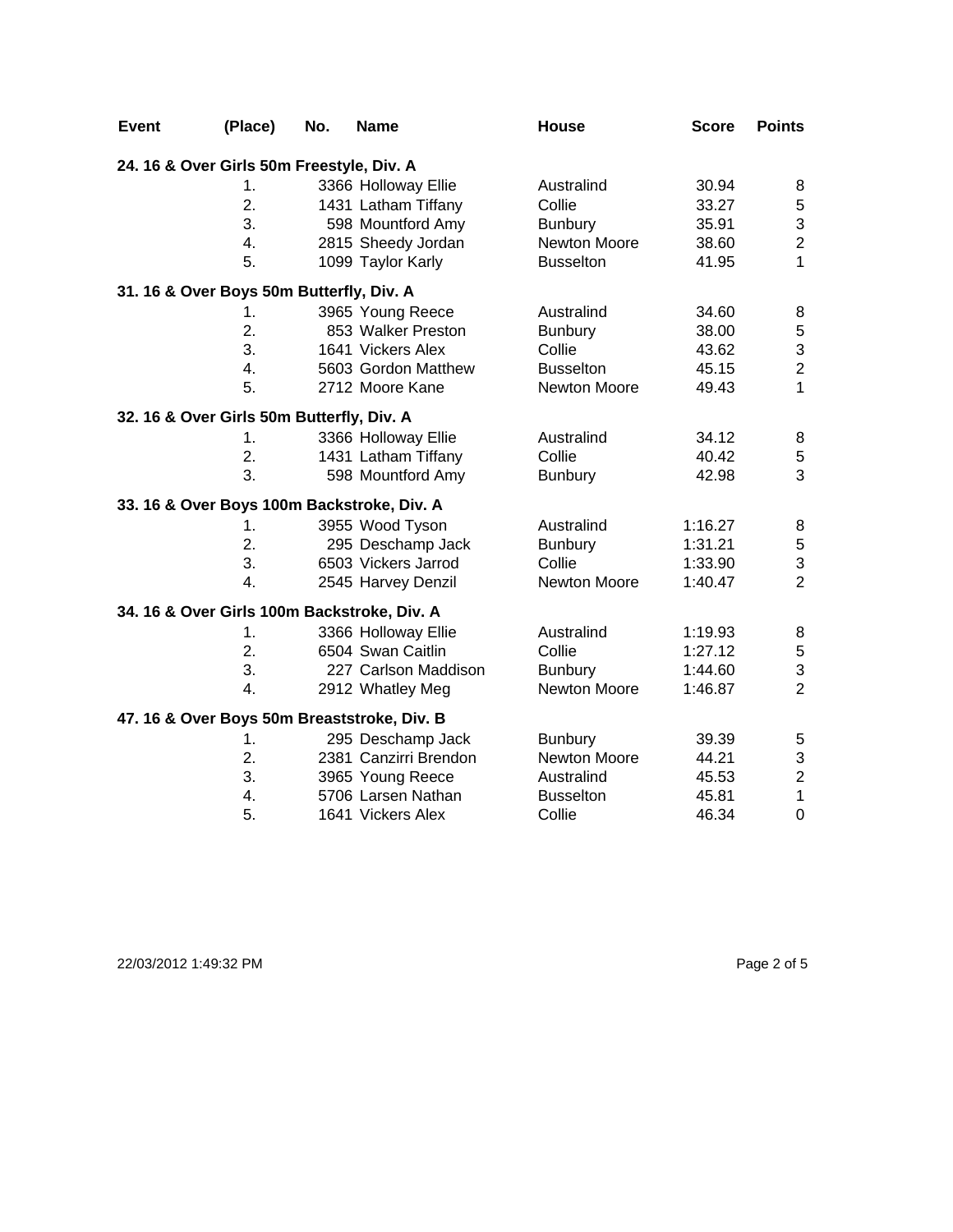| <b>Event</b> | (Place)                                      | No. | <b>Name</b>                                    | <b>House</b>     | <b>Score</b> | <b>Points</b>  |
|--------------|----------------------------------------------|-----|------------------------------------------------|------------------|--------------|----------------|
|              | 48. 16 & Over Girls 50m Breaststroke, Div. B |     |                                                |                  |              |                |
|              | 1.                                           |     | 3027 Bessell Emily                             | Australind       | 46.75        | 5              |
|              | 2.                                           |     | 1431 Latham Tiffany                            | Collie           | 47.68        | 3              |
|              | 3.                                           |     | 131 Ball Joanna                                | <b>Bunbury</b>   | 49.53        | $\overline{2}$ |
|              | 4.                                           |     | 2911 Whatley Ellen                             | Newton Moore     | 52.79        | $\mathbf{1}$   |
|              | 5.                                           |     | 1099 Taylor Karly                              | <b>Busselton</b> | 1:00.80      | $\mathbf 0$    |
|              |                                              |     | 49. 16 & Over Boys 50m Breaststroke, Div. A    |                  |              |                |
|              | 1.                                           |     | 3955 Wood Tyson                                | Australind       | 42.88        | 8              |
|              | 2.                                           |     | 5603 Gordon Matthew                            | <b>Busselton</b> | 42.98        | $\mathbf 5$    |
|              | 3.                                           |     | 853 Walker Preston                             | <b>Bunbury</b>   | 43.01        | $\mathfrak{S}$ |
|              | 4.                                           |     | 2564 Holden Stephen                            | Newton Moore     | 44.39        | $\overline{2}$ |
|              | 5.                                           |     | 1305 Dent Lachlan                              | Collie           | 45.44        | $\mathbf{1}$   |
|              | 50. 16 & Over Girls 50m Breaststroke, Div. A |     |                                                |                  |              |                |
|              | 1.                                           |     | 3028 Bessell Jessica                           | Australind       | 46.63        | 8              |
|              | 2.                                           |     | 1419 King Sheridan                             | Collie           | 48.18        | $\mathbf 5$    |
|              | 3.                                           |     | 2414 Court Abby                                | Newton Moore     | 49.87        | 3              |
|              | $\overline{4}$ .                             |     | 598 Mountford Amy                              | <b>Bunbury</b>   | 50.22        | $\overline{c}$ |
|              | 5.                                           |     | 5592 Garland Juliane                           | <b>Busselton</b> | 51.67        | $\mathbf{1}$   |
|              | 57. 16 & Over Boys 100m Freestyle, Div. A    |     |                                                |                  |              |                |
|              | 1.                                           |     | 3955 Wood Tyson                                | Australind       | 1:06.65      | 8              |
|              | 2.                                           |     | 295 Deschamp Jack                              | <b>Bunbury</b>   | 1:11.70      | 5              |
|              | 3.                                           |     | 957 Bigwood Jake                               | <b>Busselton</b> | 1:19.03      | 3              |
|              | 4.                                           |     | 1344 Giblett Logan                             | Collie           | 1:19.03      | $\overline{2}$ |
|              | 5.                                           |     | 2449 Drummond Joel                             | Newton Moore     | 1:21.95      | $\mathbf{1}$   |
|              | 58. 16 & Over Girls 100m Freestyle, Div. A   |     |                                                |                  |              |                |
|              | 1.                                           |     | 3366 Holloway Ellie                            | Australind       | 1:10.58      | 8              |
|              | 2.                                           |     | 1431 Latham Tiffany                            | Collie           | 1:19.52      | 5              |
|              | 3.                                           |     | 598 Mountford Amy                              | <b>Bunbury</b>   | 1:31.30      | 3              |
|              | 4.                                           |     | 2911 Whatley Ellen                             | Newton Moore     | 1:38.10      | $\overline{2}$ |
|              | 5.                                           |     | 1099 Taylor Karly                              | <b>Busselton</b> | 1:44.05      | $\mathbf{1}$   |
|              |                                              |     | 61. 16 & Over Girls 4x50m Medley Relay, Div. A |                  |              |                |
|              | 1.                                           |     | 1 Australind - Team                            | Australind       | 2:36.26      | 13             |
|              | 2.                                           |     | 3 Collie - Team                                | Collie           | 2:58.87      | 8              |
|              | 3.                                           |     | 8 Bunbury - Team                               | <b>Bunbury</b>   | 3:00.20      | 5              |
|              | $\overline{4}$ .                             |     | 7 Newton Moore - Team                          | Newton Moore     | 3:18.10      | $\mathfrak{S}$ |
|              | 5.                                           |     | 2 Busselton - Team                             | <b>Busselton</b> | 3:53.22      | $\overline{2}$ |

22/03/2012 1:49:33 PM Page 3 of 5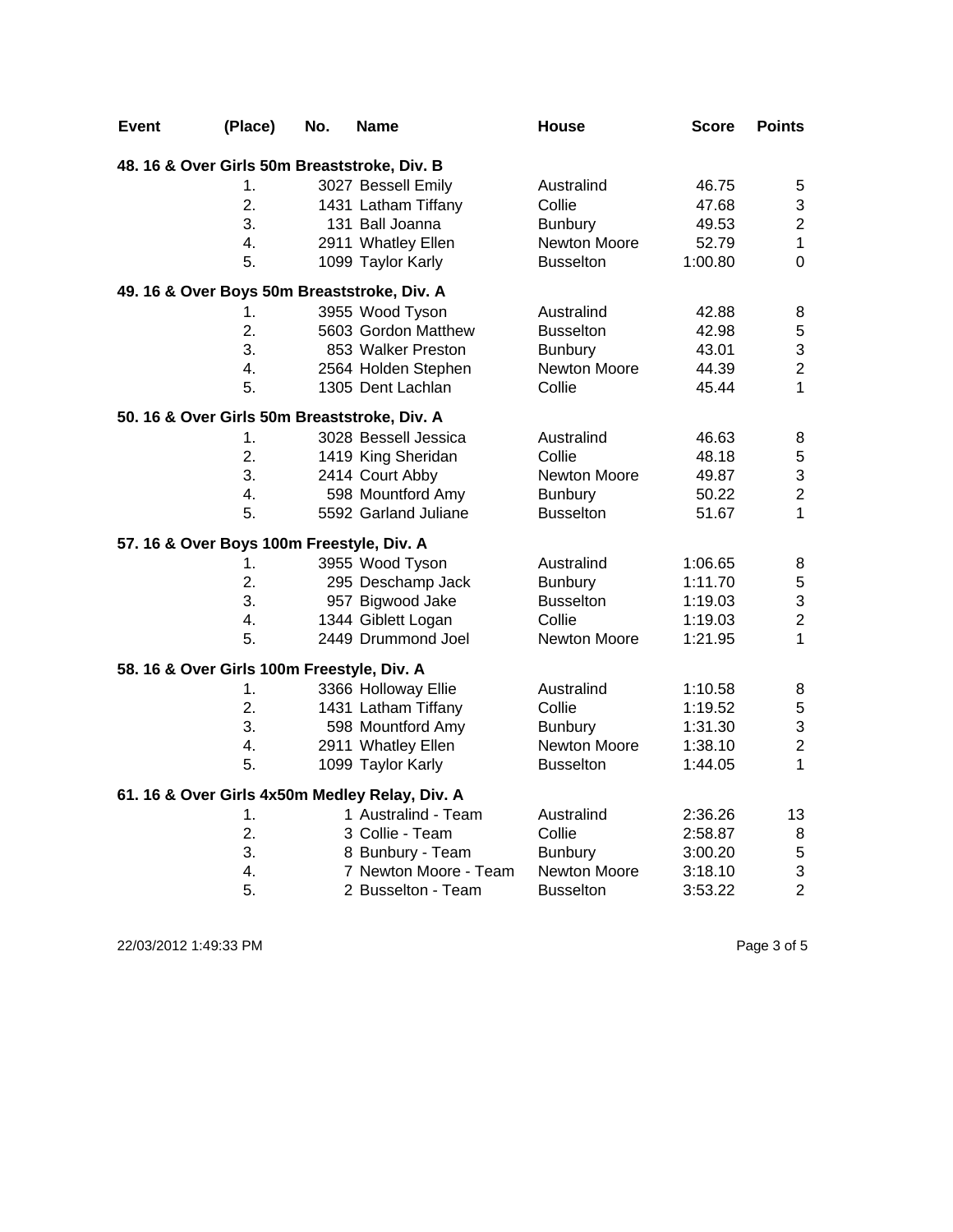| <b>Event</b> | (Place)                                    | No. | <b>Name</b>                                   | <b>House</b>        | <b>Score</b> | <b>Points</b>    |
|--------------|--------------------------------------------|-----|-----------------------------------------------|---------------------|--------------|------------------|
|              |                                            |     | 62. 16 & Over Boys 4x50m Medley Relay, Div. A |                     |              |                  |
|              | 1.                                         |     | 8 Bunbury - Team                              | <b>Bunbury</b>      | 2:24.08      | 13               |
|              | 2.                                         |     | 1 Australind - Team                           | Australind          | 2:28.40      | 8                |
|              | 3.                                         |     | 3 Collie - Team                               | Collie              | 2:51.76      | $\mathbf 5$      |
|              | 4.                                         |     | 2 Busselton - Team                            | <b>Busselton</b>    | 3:02.74      | 3                |
|              | 75. 16 & Over Boys 50m Backstroke, Div. B  |     |                                               |                     |              |                  |
|              | 1.                                         |     | 356 Freeman Darcy                             | <b>Bunbury</b>      | 36.18        | $\mathbf 5$      |
|              | 2.                                         |     | 3965 Young Reece                              | Australind          | 40.24        | $\mathfrak{S}$   |
|              | 3.                                         |     | 2545 Harvey Denzil                            | <b>Newton Moore</b> | 42.88        | $\boldsymbol{2}$ |
|              | 4.                                         |     | 5706 Larsen Nathan                            | <b>Busselton</b>    | 44.05        | $\mathbf 1$      |
|              | 5.                                         |     | 1641 Vickers Alex                             | Collie              | 44.20        | $\mathbf 0$      |
|              | 76. 16 & Over Girls 50m Backstroke, Div. B |     |                                               |                     |              |                  |
|              | 1.                                         |     | 3028 Bessell Jessica                          | Australind          | 39.25        | $\sqrt{5}$       |
|              | 2.                                         |     | 1419 King Sheridan                            | Collie              | 44.07        | 3                |
|              | 3.                                         |     | 227 Carlson Maddison                          | <b>Bunbury</b>      | 45.62        | $\overline{2}$   |
|              | 4.                                         |     | 2815 Sheedy Jordan                            | <b>Newton Moore</b> | 50.60        | $\mathbf{1}$     |
|              | 5.                                         |     | 6502 Grieve Annie                             | <b>Busselton</b>    | 1:01.40      | $\mathbf 0$      |
|              | 77. 16 & Over Boys 50m Backstroke, Div. A  |     |                                               |                     |              |                  |
|              | 1.                                         |     | 3955 Wood Tyson                               | Australind          | 35.83        | 8                |
|              | 2.                                         |     | 853 Walker Preston                            | <b>Bunbury</b>      | 38.25        | 5                |
|              | 3.                                         |     | 5603 Gordon Matthew                           | <b>Busselton</b>    | 42.00        | 3                |
|              | 4.                                         |     | 2381 Canzirri Brendon                         | <b>Newton Moore</b> | 47.20        | $\mathbf 2$      |
|              | 5.                                         |     | 1344 Giblett Logan                            | Collie              | 48.51        | 1                |
|              | 78. 16 & Over Girls 50m Backstroke, Div. A |     |                                               |                     |              |                  |
|              | 1.                                         |     | 3366 Holloway Ellie                           | Australind          | 36.39        | 8                |
|              | 2.                                         |     | 1431 Latham Tiffany                           | Collie              | 42.78        | 5                |
|              | 3.                                         |     | 598 Mountford Amy                             | <b>Bunbury</b>      | 45.48        | 3                |
|              | 4.                                         |     | 2912 Whatley Meg                              | <b>Newton Moore</b> | 49.24        | $\overline{2}$   |
|              | 5.                                         |     | 5610 Grieve Katie-Jayne                       | <b>Busselton</b>    | 52.33        | $\mathbf{1}$     |
|              |                                            |     | 85. 16 & Over Girls 100m Breaststroke, Div. A |                     |              |                  |
|              | 1.                                         |     | 3366 Holloway Ellie                           | Australind          | 1:36.20      | 8                |
|              | 2.                                         |     | 1419 King Sheridan                            | Collie              | 1:45.85      | $\mathbf 5$      |
|              | 3.                                         |     | 2414 Court Abby                               | <b>Newton Moore</b> | 1:54.86      | 3                |
|              | 4.                                         |     | 5592 Garland Juliane                          | <b>Busselton</b>    | 2:02.24      | $\overline{2}$   |

22/03/2012 1:49:33 PM Page 4 of 5